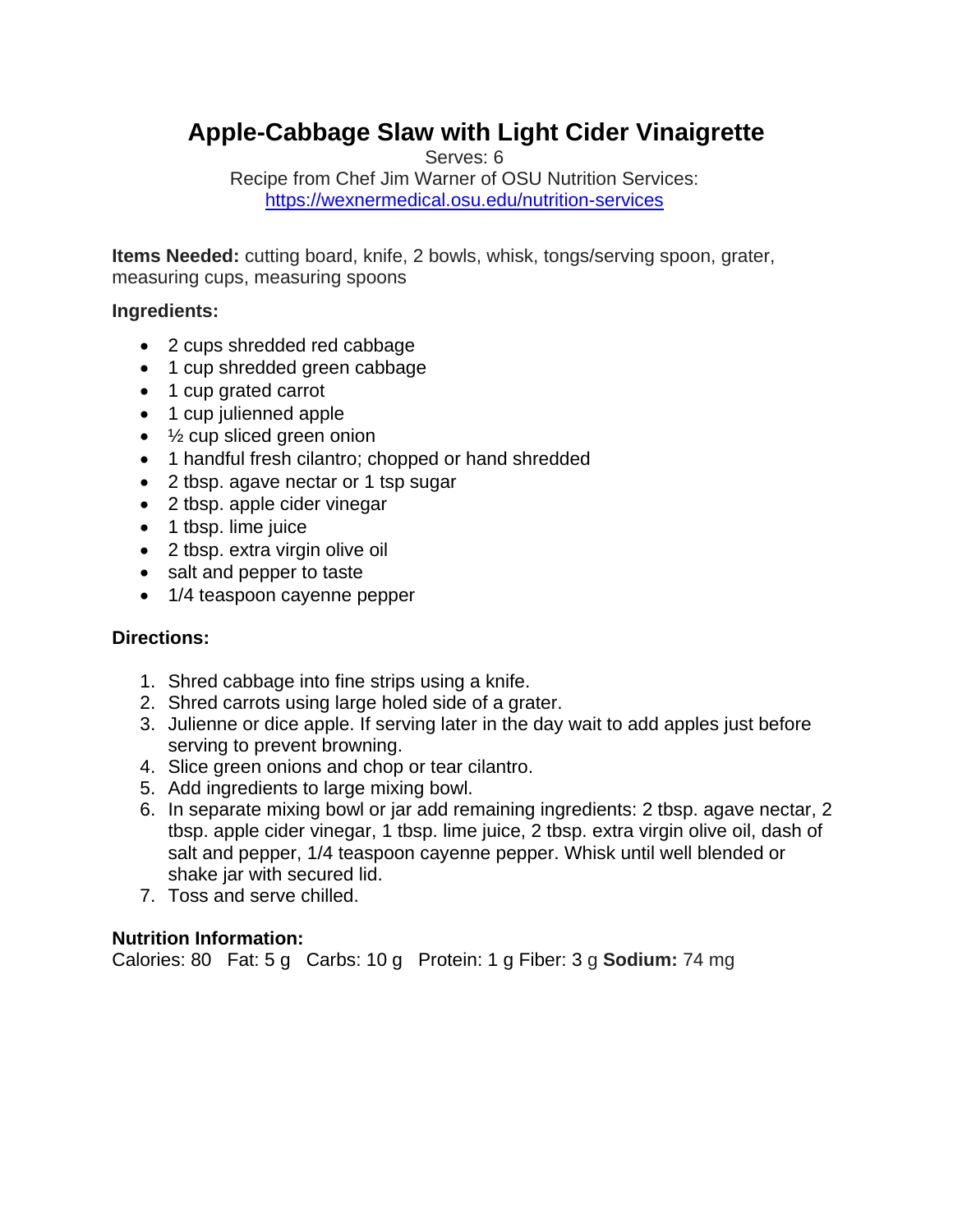# **Pineapple and Black Bean Fajitas**

#### Serves 4

## Recipe from Women's Day Magazine

**Items needed:** Kitchen knife, cutting board foil, 2 baking sheets, mixing bowl, wooden spoon, can opener, measuring spoons

### **Ingredients:**

- 1 (15-oz.) can black beans, rinsed
- 1 tbsp. finely chopped chipotles in adobo
- 1/4 small pineapple, cored and cut into thin 1/2" pieces
- 2 small red peppers, sliced
- 1 small red onion, thinly sliced
- 8 small corn tortillas, warmed
- Fresh cilantro, for serving
- Sour cream, for serving

### **Directions:**

- 1. Heat oven to 425 degrees F or an outdoor grill to medium-high. Tear off four 12" squares of foil and arrange on two baking sheets.
- 2. Toss together the beans and chipotles, then divide among the pieces of foil. Top with the pineapple, peppers and onion. Cover with another piece of foil and fold each edge up and over three times. Roast or grill (covered) for 15 minutes.
- 3. Transfer each packet to a plate. Using scissors or a knife, cut an "X" in the center and fold back the triangles. Spoon the mixture into tortillas and top with cilantro and sour cream, if desired.

## **Nutrition Information:**

Calories: 229 Fat: 2g Carbs: 48g Protein: 9g Fiber: 10g Sodium: 280mg